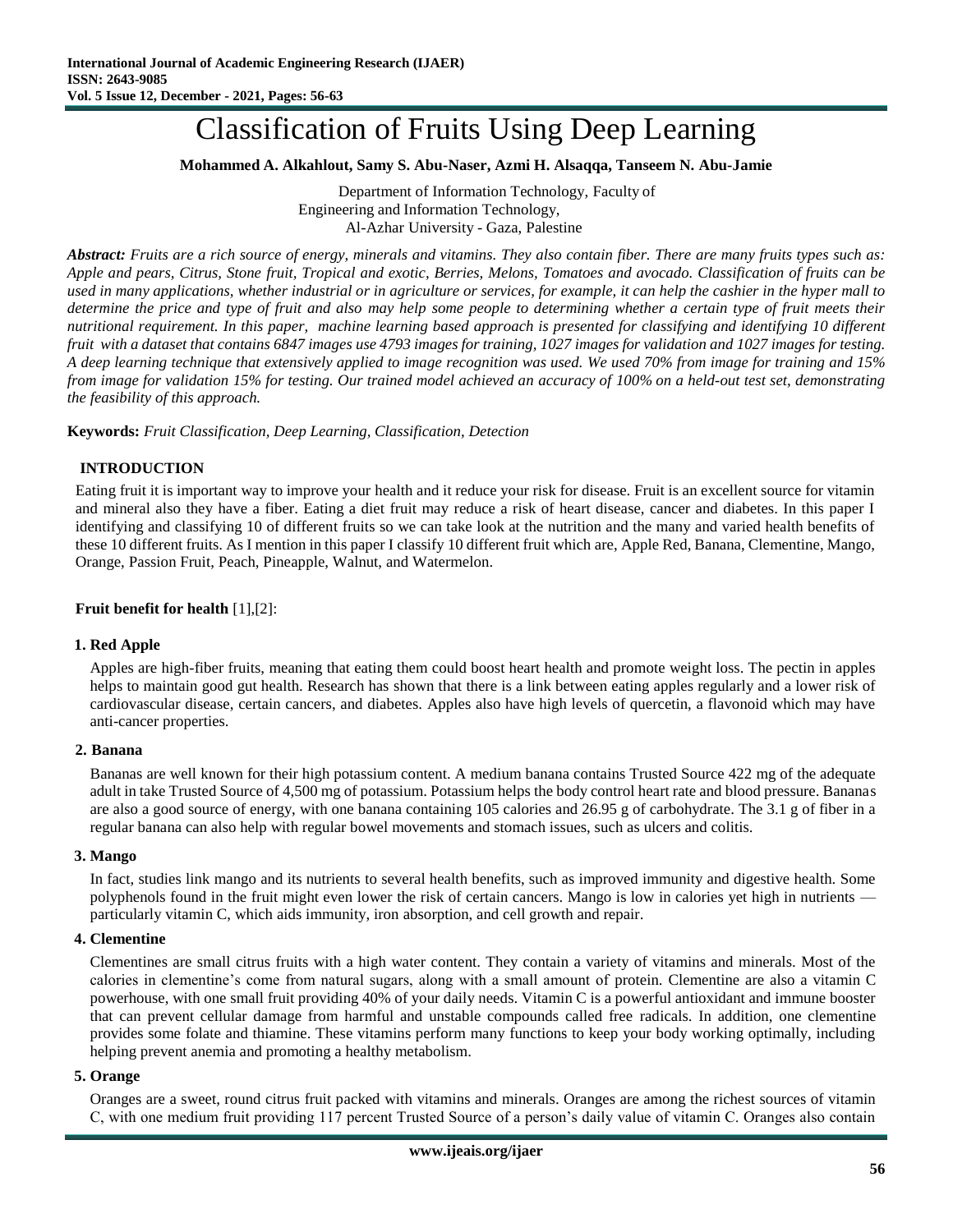high levels of pectin, which is a fiber that can keep the colon healthy by binding to chemicals that can cause cancer and removing them from the colon. Oranges also provide the following healthful vitamins: vitamin A, a compound that is important for healthy skin and eyesight. B-vitamins, including thiamin and folate, which help keep the nervous and reproductive systems healthy and help create red blood cells.

# **6. Passion fruit**

Passion fruit is an exotic purple fruit with a healthful nutritional profile and a range of health benefits. Passion fruit is a beneficial fruit with a healthful nutrition profile. It contains high levels of vitamin A, which is important for skin, vision, and the immune system, and vitamin C, which is an important antioxidant. Passion fruit also contains phosphorus, niacin, and vitamin B-6, which a healthy body needs.

# **7. Peach**

Peaches are rich in many vitamins, minerals, and beneficial plant compounds. Peaches also offer smaller amounts of magnesium, phosphorus, iron, and some B vitamins. In addition, they're packed with antioxidants — beneficial plant compounds that combat oxidative damage and help protect your body against aging and disease. The fresher and riper the fruit, the more antioxidants it contains.

# **8. Pineapple**

Pineapples also contain trace amounts of vitamins A and K, phosphorus, zinc and calcium. They are especially rich in vitamin C and manganese, providing 131% and 76% of the daily recommendations, respectively. Vitamin C is essential for growth and development, a healthy immune system and aiding the absorption of iron from the diet. Meanwhile, manganese is a naturally occurring mineral that aids growth, maintains a healthy metabolism and has antioxidant properties Not only are pineapples rich in nutrients, they are also loaded with healthy antioxidants.

# **9. Walnut**

Walnuts have higher antioxidant activity than any other common nut. This activity comes from vitamin E, melatonin and plant compounds called polyphenols, which are particularly high in the papery skin of walnuts. A preliminary, small study in healthy adults showed that eating a walnut-rich meal prevented oxidative damage of "bad" LDL cholesterol after eating, whereas a refined-fat meal didn't. That's beneficial because oxidized LDL is prone to build up in your arteries, causing atherosclerosis.

# **10. Watermelon**

Staying hydrated is important for your body to function properly. Body temperature regulation, normal organ function, nutrient delivery to cells, and alertness are only some of the bodily processes that rely on adequate hydration .Eating foods with a high water content may help give your body the water it needs to function properly. Watermelon comprises 92% water, making it a great choice for daily water intake. Furthermore, due to its high water content, this melon has a low calorie density — in other words, very few calories for its total weight. Eating foods with low calorie densities, such as watermelon, may aid weight management by keeping you feeling full for longer also Watermelon boasts numerous nutrients, including a substantial amount of vitamins A and C. It also offers antioxidants like lycopene and cucurbitacin E.

# **DEEP LEARNING**

Deep learning is a type of [machine learning](https://www.techtarget.com/searchenterpriseai/definition/machine-learning-ML) and artificial intelligence [\(AI\)](https://www.techtarget.com/searchenterpriseai/definition/AI-Artificial-Intelligence) that imitates the way humans gain certain types of knowledge. Deep learning is an important element of data science, which includes statistics and [predictive modeling.](https://www.techtarget.com/searchenterpriseai/definition/predictive-modeling) It is extremely beneficial to data scientists who are tasked with collecting, analyzing and interpreting large amounts of data; deep learning makes this process faster and easier [3]. Learning can be supervised, semi supervised or unsupervised [4]-[5]. In deep learning, each level learns to transform its input data into a slightly more abstract and composite representation. In an image recognition application, the raw input may be a matrix of pixels; the first representational layer may abstract the pixels and encode edges; the second layer may compose and encode arrangements of edges; the third layer may encode a nose and eyes; and the fourth layer may recognize that the image contains a face.

Importantly, a deep learning process can learn which features to optimally place in which level on its own. (Of course, this does not completely obviate the need for hand-tuning; for example, varying numbers of layers and layer sizes can provide different degrees of abstraction) [4],[6].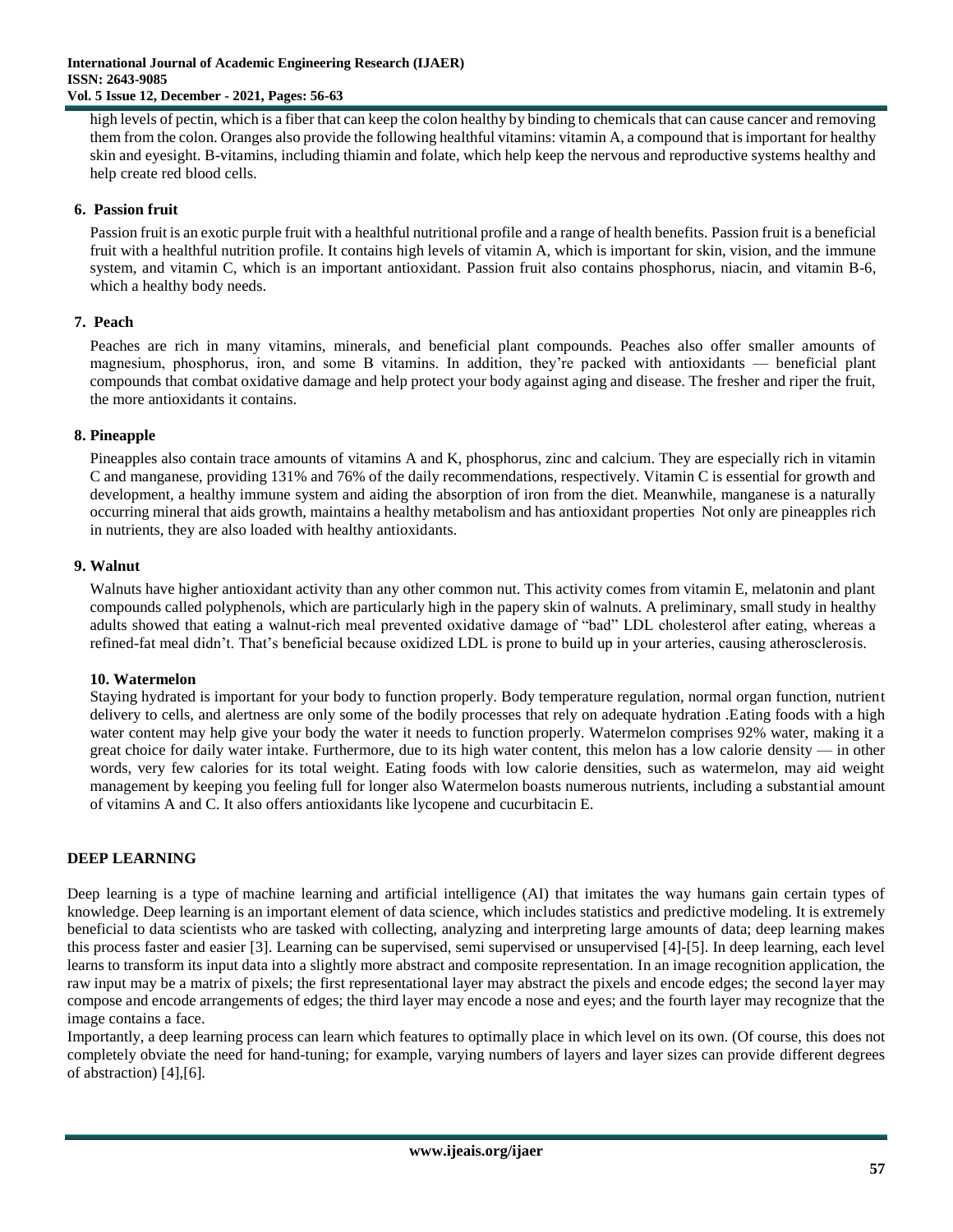

**Figure 1 an illustration of a deep learning neural network**

# **CONVOLUTIONAL NUERUAL NETWORK**

In machine learning, a Convolutional Neural Network (CNN, or ConvNet) is a class of deep, feed-forward artificial neural networks, most commonly applied to analyzing visual imagery. CNNs use a variation of multilayer perceptron's designed to require minimal preprocessing. They are also known as shift invariant or Space Invariant Artificial Neural Networks (SIANN), based on their shared-weights architecture and translation invariance characteristics. Convolutional networks were inspired by biological processes in that the connectivity pattern between neurons resembles the organization of the animal visual cortex. Individual cortical neurons respond to stimuli only in a restricted region of the visual field known as the receptive field. The receptive fields of different neurons partially overlap such that they cover the entire visual field. CNNs use relatively little pre-processing compared to other image classification algorithms. This means that the network learns the filters that in traditional algorithms were hand engineered. This independence from prior knowledge and human effort in feature design is a major advantage. They have applications in image and video recognition, recommender systems and natural language processing [7].





**Figure 2 CNN Architecture**

**Convolutional layer:** a "filter" passes over the image, scanning a few pixels at a time and creating a feature map that predicts the class to which each feature belongs.

**Pooling layer (down sampling):** reduces the amount of information in each feature obtained in the convolutional layer while maintaining the most important information (there are usually several rounds of convolution and pooling).

**Fully connected input layer (flatten):** takes the output of the previous layers, "flattens" them and turns them into a single vector that can be an input for the next stage.

**The first fully connected layer:** takes the inputs from the feature analysis and applies weights to predict the correct label.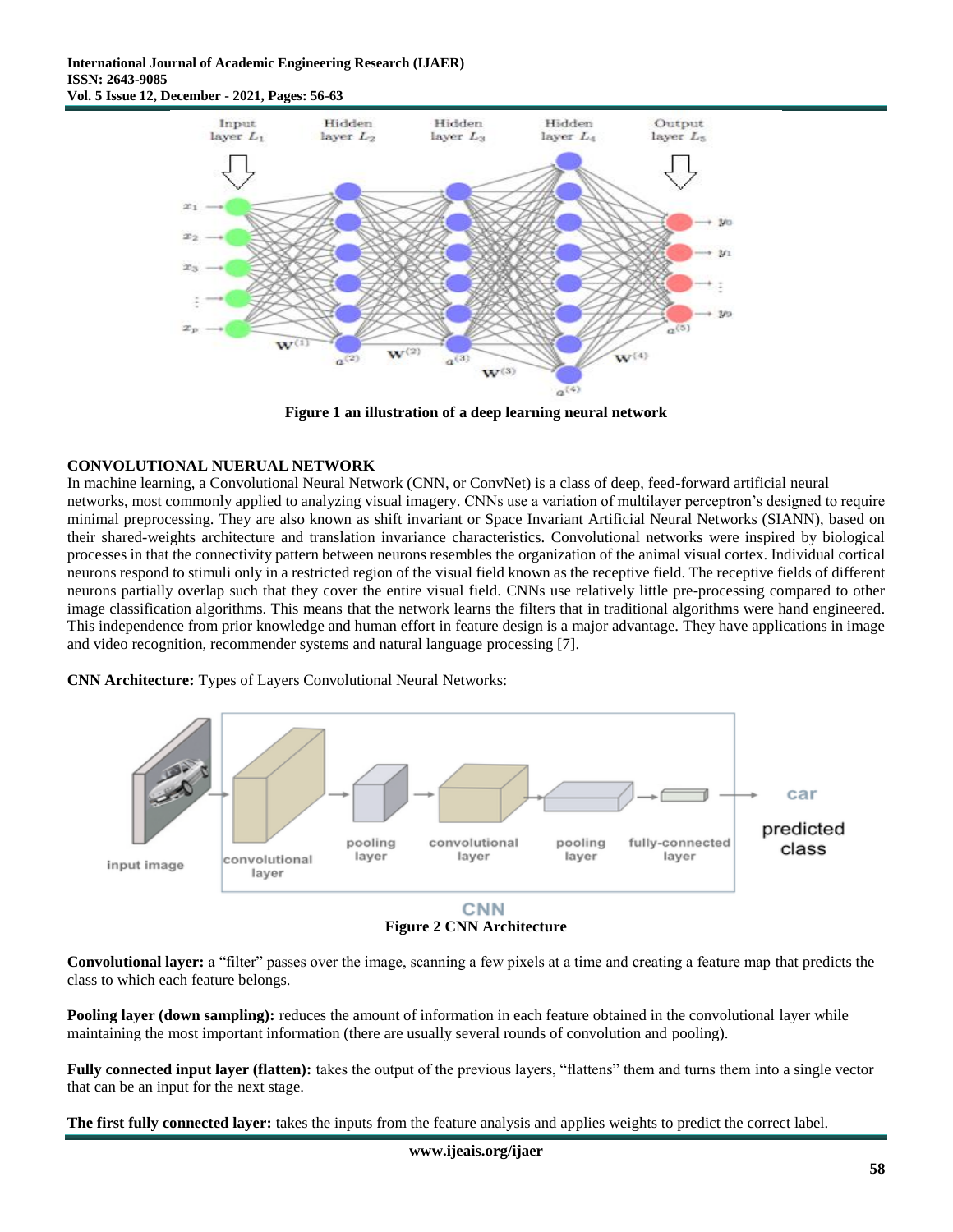Fully connected output layer: gives the final probabilities for each label [8].

# **TYPES OF MACHINE LEARNING ALGORITHMS:**

There some variations of how to define the types of Machine Learning Algorithms but commonly they can be divided into categories according to their purpose and the main categories are the following:



• Supervised learning

Supervised learning is a learning model built to make prediction, given an unforeseen input instance. A supervised learning algorithm takes a known set of input dataset and its known responses to the data (output) to learn the regression/classification model. A learning algorithm then trains a model to generate a prediction for the response to new data or the test dataset [9].

Unsupervised Learning

Unsupervised learning is the training of an artificial intelligence (AI) algorithm using information that is neither classified nor labeled and allowing the algorithm to act on that information without guidance, An AI system may group unsorted information according to similarities and differences even though there are no categories provided. AI systems capable of unsupervised learning are often associated with generative learning models, although they may also use a retrieval-based approach (which is most often associated with supervised learning). Chat bots, self-driving cars, facial recognition programs, expert systems and robots are among the systems that may use either supervised or unsupervised learning approaches [10].

Semi-supervised Learning

In the previous two types, either there are no labels for all the observation in the dataset or labels are present for all the observations. Semi-supervised learning falls in between these two. In many practical situations, the cost to label is quite high, since it requires skilled human experts to do that. So, in the absence of labels in the majority of the observations but present in few, semi-supervised algorithms are the best candidates for the model building. These methods exploit the idea that even though the group memberships of the unlabeled data are unknown, this data carries important information about the group parameters [11].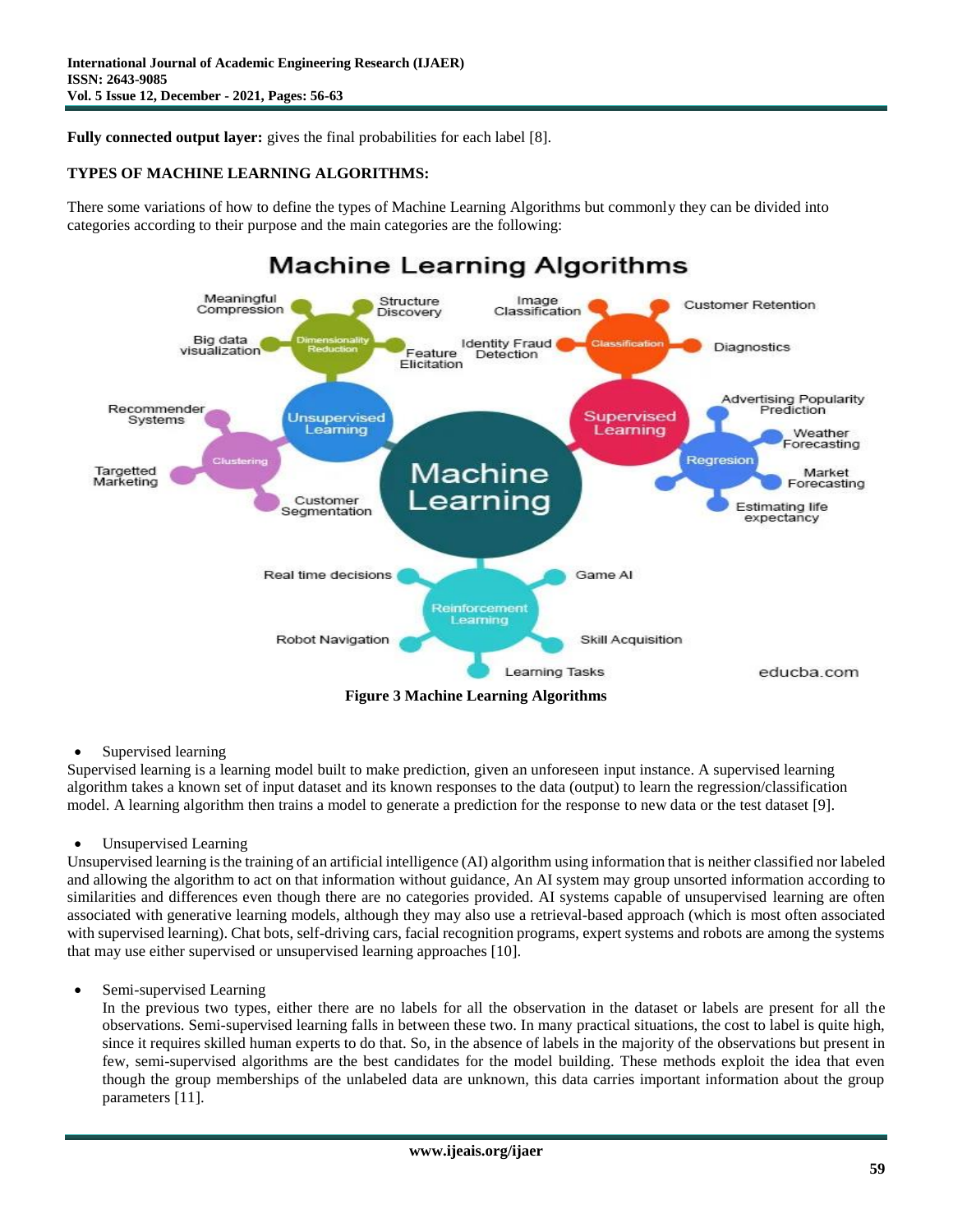Reinforcement Learning

Method aims at using observations gathered from the interaction with the environment to take actions that would maximize the reward or minimize the risk. Reinforcement learning algorithm (called the agent) continuously learns from the environment in an iterative fashion. In the process, the agent learns from its experiences of the environment until it explores the full range of possible states. Reinforcement Learning is a type of Machine Learning, and thereby also a branch of Artificial Intelligence. It allows machines and software agents to automatically determine the ideal behavior within a specific context, in order to maximize its performance. Simple reward feedback is required for the agent to learn its behavior; this is known as the reinforcement signal [11].

#### **STUDY OBJECTIVES**

- 1- Demonstrating the feasibility of using deep convolutional neural networks to classify 10 different Fruits.
- 2- Developing a model that can be used by developer to create smartphones application or web site to detect 10 different Fruits.

#### **DATASET**

The dataset used, provided by Kaggle, contains a set of 6847 images for 10 different class of fruit we use 4793 images for training, 1027 images for validation and 1027 images for testing belonging to 10 species from different fruit See Fig. 4 for some type of fruit



Figure 4 sample from data set

The output 10 classes as follow:

- class (0): Apple Red 1 656 samples
- class (1): Banana. 656 samples
- class (2): Clementine 656 samples
- class (3): Mango 656 samples
- class (4): Orange. 639 sample
- class (5): Passion Fruit. 656 samples
- class (6): Peach 656 samples
- class (7): Pineapple. 656 samples
- class (8): Walnut 984 samples
- class (9): Watermelon. 632 samples

The images were resized into  $128 \times 128$  for faster computations but without compromising the quality of the data.

#### **METHODOLOGY**

In this section we describe the proposed solution as selected convolutional network (ConvNet) architecture and discuss associated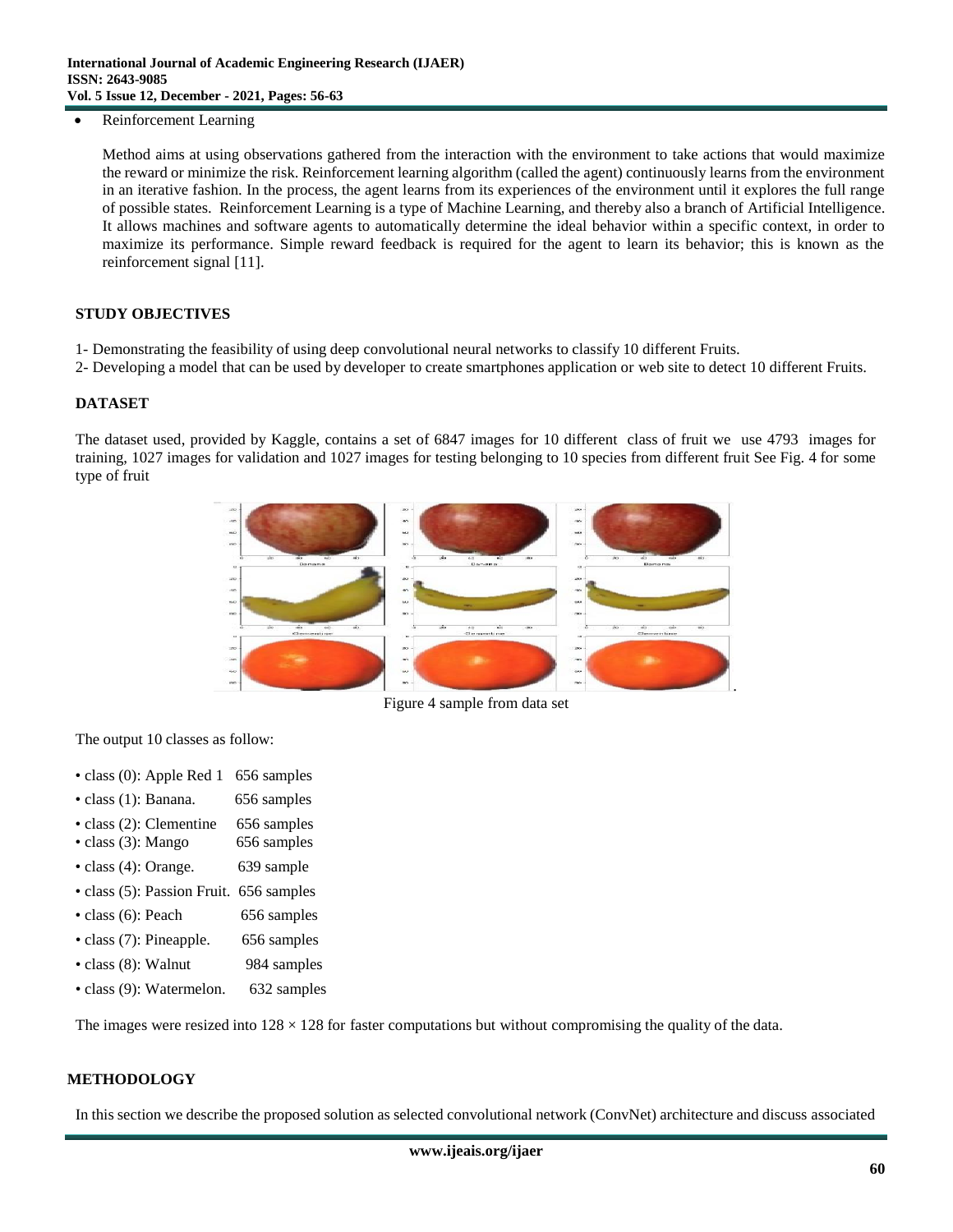design choices and implementation aspects.

# **MODEL**

Our model takes raw images as an input, we used per trained model VGG16, It consists of five blocks of convolutional operations. Adjacent blocks are connected via a max pooling layer. Each block contains a series of  $3\times3$  convolutional layers. The number of convolution kernels stays the same within each block and increases from 64 in the first block to 512 in the last one [40], CNN Model to extract features, in result the model would consist from (features extraction), which was the same for full-color approach and grayscale approach, it consist of 5 Convolutional layers with softmax activation function, each followed by Max Pooling layer.





# **SYSTEM EVALUATION**

We used the original fruit dataset that consists of 6847 images after resizing the images to 128x128 pixels. We divided the data into training (70%), validation (15%), testing (15%). The training accuracy was 99.999% and the validation accuracy was 100% after 20 Epochs. As we shown in figure 6,7.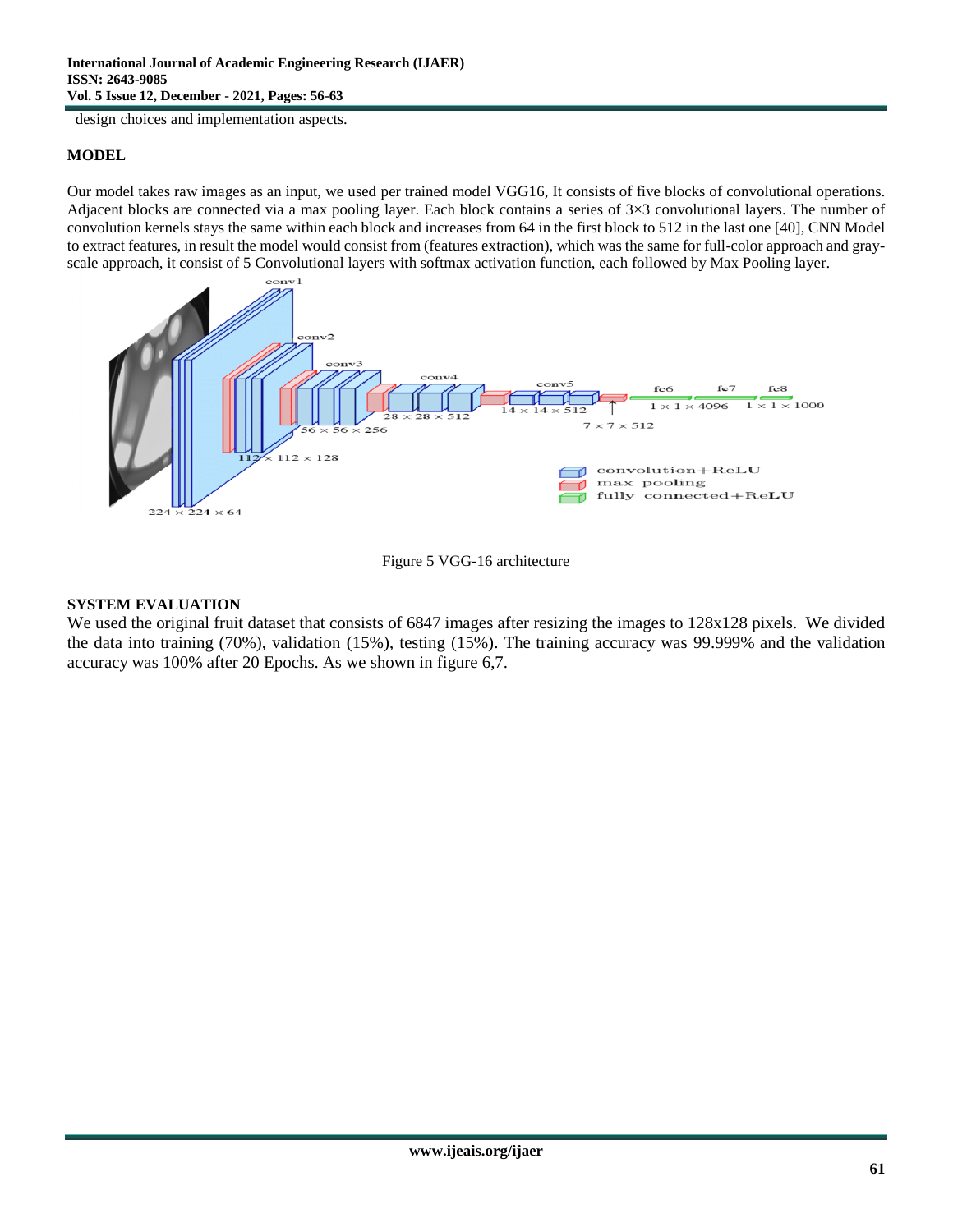

Figure 6, 7 training and validation accuracy, training and validation loss

# **CONCLUSION**

Fruit classification in a very important task in many field such as industrial or agriculture. In this study, we proposed an approach that uses deep learning-based learning of images of 10 different fruit from Kaggle website. We use a pre trained CNN Model VGG16. In this paper, we trained and validated the proposed model and tested its performance with un-seen dataset for testing. The Accuracy rate we achieved was 100 %. This indicates that our proposed model can effectively predicate and classify different fruit without error and with full performance. As for future work, we will generalize the evaluation of the proposed framework for more classes (using extra fruit and vegetable). We will also investigate the effect of different parameters such as activation function, pooling function optimization method, and a loss function. The proposed framework can also be deployed into a cloud-based framework.